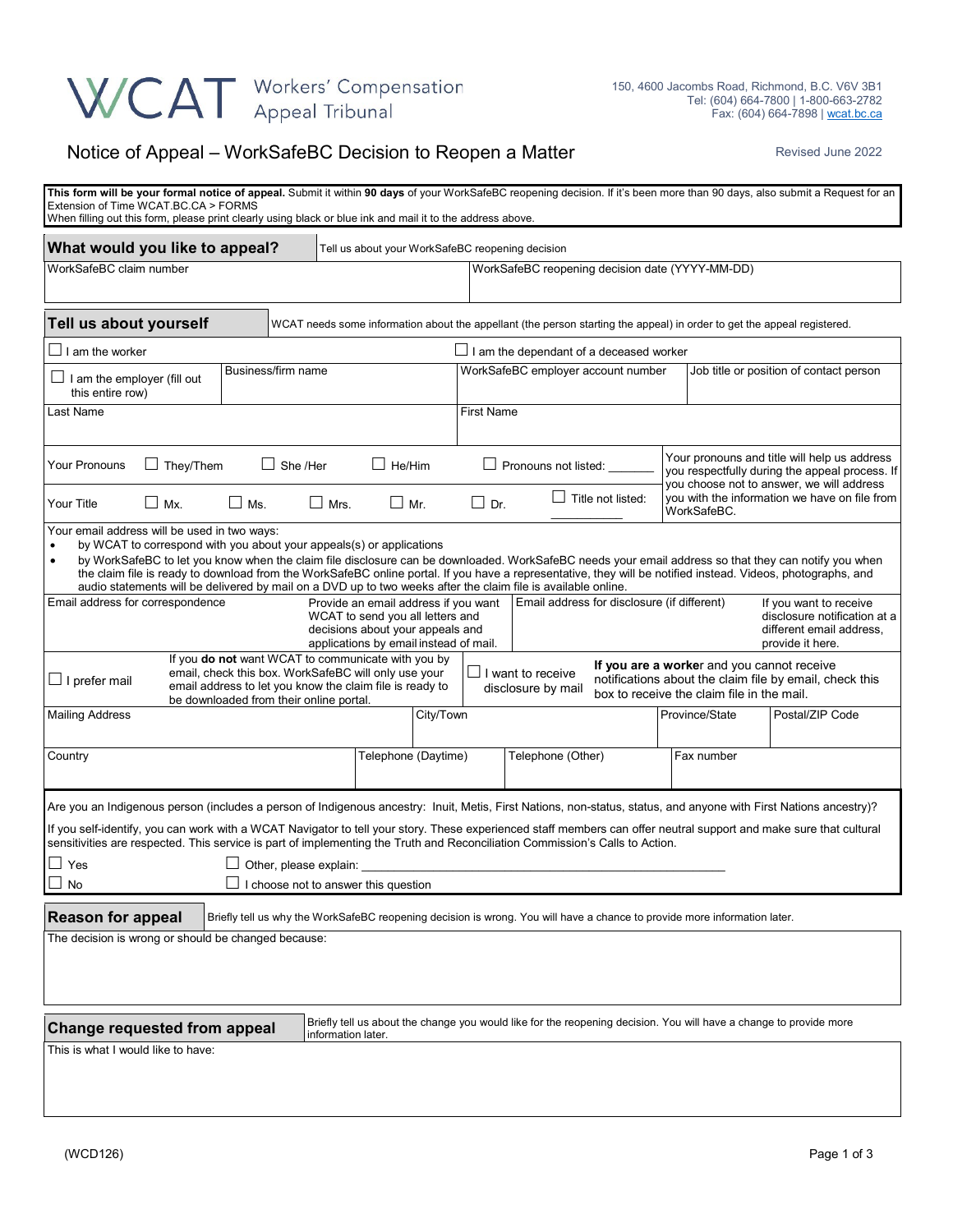Revised June 2022

| <b>Method of appeal</b>                                                                                                                                                                                                                                                                                                                                                                                                                      |                                                                                                                                                                                                                                                                                                                             | WCAT will decide how your appeal will proceed. Tell us what your preference is.                                        |         |                     |                             |            |                                                                          |  |  |  |  |
|----------------------------------------------------------------------------------------------------------------------------------------------------------------------------------------------------------------------------------------------------------------------------------------------------------------------------------------------------------------------------------------------------------------------------------------------|-----------------------------------------------------------------------------------------------------------------------------------------------------------------------------------------------------------------------------------------------------------------------------------------------------------------------------|------------------------------------------------------------------------------------------------------------------------|---------|---------------------|-----------------------------|------------|--------------------------------------------------------------------------|--|--|--|--|
| $\Box$ Verbally (by oral hearing)<br>In writing (through written submissions)                                                                                                                                                                                                                                                                                                                                                                |                                                                                                                                                                                                                                                                                                                             |                                                                                                                        |         |                     |                             |            |                                                                          |  |  |  |  |
| If requesting an oral hearing, tell us why an oral hearing is necessary:                                                                                                                                                                                                                                                                                                                                                                     |                                                                                                                                                                                                                                                                                                                             |                                                                                                                        |         |                     |                             |            |                                                                          |  |  |  |  |
|                                                                                                                                                                                                                                                                                                                                                                                                                                              |                                                                                                                                                                                                                                                                                                                             |                                                                                                                        |         |                     |                             |            |                                                                          |  |  |  |  |
| If an oral hearing is held, how would you like to attend?                                                                                                                                                                                                                                                                                                                                                                                    |                                                                                                                                                                                                                                                                                                                             |                                                                                                                        |         | By videoconference  |                             |            | In person at WCAT in Richmond, BC                                        |  |  |  |  |
| If WCAT decides to hold an oral hearing in person, where would you like it to take place?                                                                                                                                                                                                                                                                                                                                                    |                                                                                                                                                                                                                                                                                                                             |                                                                                                                        |         |                     |                             |            |                                                                          |  |  |  |  |
| Castlegar                                                                                                                                                                                                                                                                                                                                                                                                                                    | $\Box$ Cranbrook                                                                                                                                                                                                                                                                                                            | Kamloops                                                                                                               | Nanaimo |                     | Richmond                    |            | $\Box$ Victoria                                                          |  |  |  |  |
| Courtenay                                                                                                                                                                                                                                                                                                                                                                                                                                    | Fort St. John                                                                                                                                                                                                                                                                                                               | Kelowna                                                                                                                |         | Prince George       | $\Box$<br>Terrace           |            | Williams Lake                                                            |  |  |  |  |
| If yes, the language (and dialect) I speak is<br>If an oral hearing is held, do you need an interpreter? WCAT provides professional<br>$\square$ No<br>$\Box$ Yes<br>interpreters for oral hearings. Family and friends may not interpret for you.                                                                                                                                                                                           |                                                                                                                                                                                                                                                                                                                             |                                                                                                                        |         |                     |                             |            |                                                                          |  |  |  |  |
| If an oral hearing is held, do you plan to bring any witnesses<br>Names of Witnesses<br>to the hearing? If you are unsure, leave this question blank.<br>$\Box$ No<br>Yes<br>$\mathsf{L}$<br>You can update this answer later                                                                                                                                                                                                                |                                                                                                                                                                                                                                                                                                                             |                                                                                                                        |         |                     |                             |            |                                                                          |  |  |  |  |
| Representation<br>You may appoint a person or an organization (with or without a specific contact) to represent you, or you may represent yourself                                                                                                                                                                                                                                                                                           |                                                                                                                                                                                                                                                                                                                             |                                                                                                                        |         |                     |                             |            |                                                                          |  |  |  |  |
| Will you be representing yourself?<br>$\Box$ Yes (go to next section)<br>No (please choose one of the following):                                                                                                                                                                                                                                                                                                                            |                                                                                                                                                                                                                                                                                                                             |                                                                                                                        |         |                     |                             |            |                                                                          |  |  |  |  |
| I have a professional<br>representative                                                                                                                                                                                                                                                                                                                                                                                                      | Name of Organization                                                                                                                                                                                                                                                                                                        | Relationship to Appellant (e.g. family member or<br>$\Box$ I have a friend/family<br>friend)<br>member representing me |         |                     |                             |            |                                                                          |  |  |  |  |
| Representative's Last Name                                                                                                                                                                                                                                                                                                                                                                                                                   |                                                                                                                                                                                                                                                                                                                             | Representative's First Name                                                                                            |         |                     |                             |            |                                                                          |  |  |  |  |
| Representative's<br>These pronouns and title will<br>$\Box$ I don't know $\Box$ Pronouns not listed:<br>They/Them<br>$\Box$ She/Her<br>$\Box$ He/Him<br>ப<br>Pronouns<br>help us address your                                                                                                                                                                                                                                                |                                                                                                                                                                                                                                                                                                                             |                                                                                                                        |         |                     |                             |            |                                                                          |  |  |  |  |
| Representative's<br>ப<br>Mx.<br>Title                                                                                                                                                                                                                                                                                                                                                                                                        | $\Box$ Mrs.<br>Ms.                                                                                                                                                                                                                                                                                                          | $\Box$ Mr.<br>$\Box$ Dr.                                                                                               |         | $\Box$ I don't know | $\Box$<br>Title not listed: |            | representative respectfully<br>during the appeal process.                |  |  |  |  |
| Representative's mailing address                                                                                                                                                                                                                                                                                                                                                                                                             |                                                                                                                                                                                                                                                                                                                             | City/Town                                                                                                              |         |                     | Province/State              |            | Postal Code                                                              |  |  |  |  |
| Country                                                                                                                                                                                                                                                                                                                                                                                                                                      |                                                                                                                                                                                                                                                                                                                             | Telephone (Daytime)                                                                                                    |         | Telephone (Other)   |                             | Fax Number |                                                                          |  |  |  |  |
| Your representative's email address will be used in two ways:<br>by WCAT to correspond with them about the appeals(s) or applications.<br>$\bullet$<br>by WorkSafeBC to let them know when the claim file disclosure can be downloaded. WCAT will share this email address with WorkSafeBC, and<br>WorkSafeBC will only use it to send your representative an email when the claim file disclosure is ready to download from your WorkSafeBC |                                                                                                                                                                                                                                                                                                                             |                                                                                                                        |         |                     |                             |            |                                                                          |  |  |  |  |
| Representatives must provide an email address for receiving notification of claim file disclosure. For more information, please see the WorkSafeBC website or call<br>them at their Claims Call Centre at 1.888.967.5377 or 604.231.8888.                                                                                                                                                                                                    |                                                                                                                                                                                                                                                                                                                             |                                                                                                                        |         |                     |                             |            |                                                                          |  |  |  |  |
| Email address for correspondence                                                                                                                                                                                                                                                                                                                                                                                                             | Email address for disclosure (if different)<br>If your representative wants to<br>receive disclosure notification at<br>representative at this email<br>a different email address.<br>provide it here.                                                                                                                      |                                                                                                                        |         |                     |                             |            |                                                                          |  |  |  |  |
| $\Box$ My representative<br>prefers mail                                                                                                                                                                                                                                                                                                                                                                                                     | If your representative does not want WCAT to communicate with them by email, check this box. WCAT will still need to share their email<br>address with WorkSafeBC, and WorkSafeBC will only use it to send your representative an email when the claim file disclosure is ready<br>to download from your WorkSafeBC portal. |                                                                                                                        |         |                     |                             |            |                                                                          |  |  |  |  |
| This form must be signed by the appellant or an authorized representative. If signed by an authorized representative we need an authorization less than 2 years<br>old signed by the appellant. An Authorization of Representative form can be found at WCAT.BC.CA > FORMS).                                                                                                                                                                 |                                                                                                                                                                                                                                                                                                                             |                                                                                                                        |         |                     |                             |            |                                                                          |  |  |  |  |
| That authorization                                                                                                                                                                                                                                                                                                                                                                                                                           | is enclosed                                                                                                                                                                                                                                                                                                                 | $\Box$ is on the WorkSafeBC file                                                                                       |         |                     |                             |            | $\Box$ is provided by this form (the appellant must sign the form below) |  |  |  |  |
| <b>Workers' Advisers Office only:</b><br>If a workers' adviser providing advice & assistance only is<br>submitting this form, please print the advisers' name here.                                                                                                                                                                                                                                                                          |                                                                                                                                                                                                                                                                                                                             | Workers' adviser name:                                                                                                 |         |                     |                             |            |                                                                          |  |  |  |  |